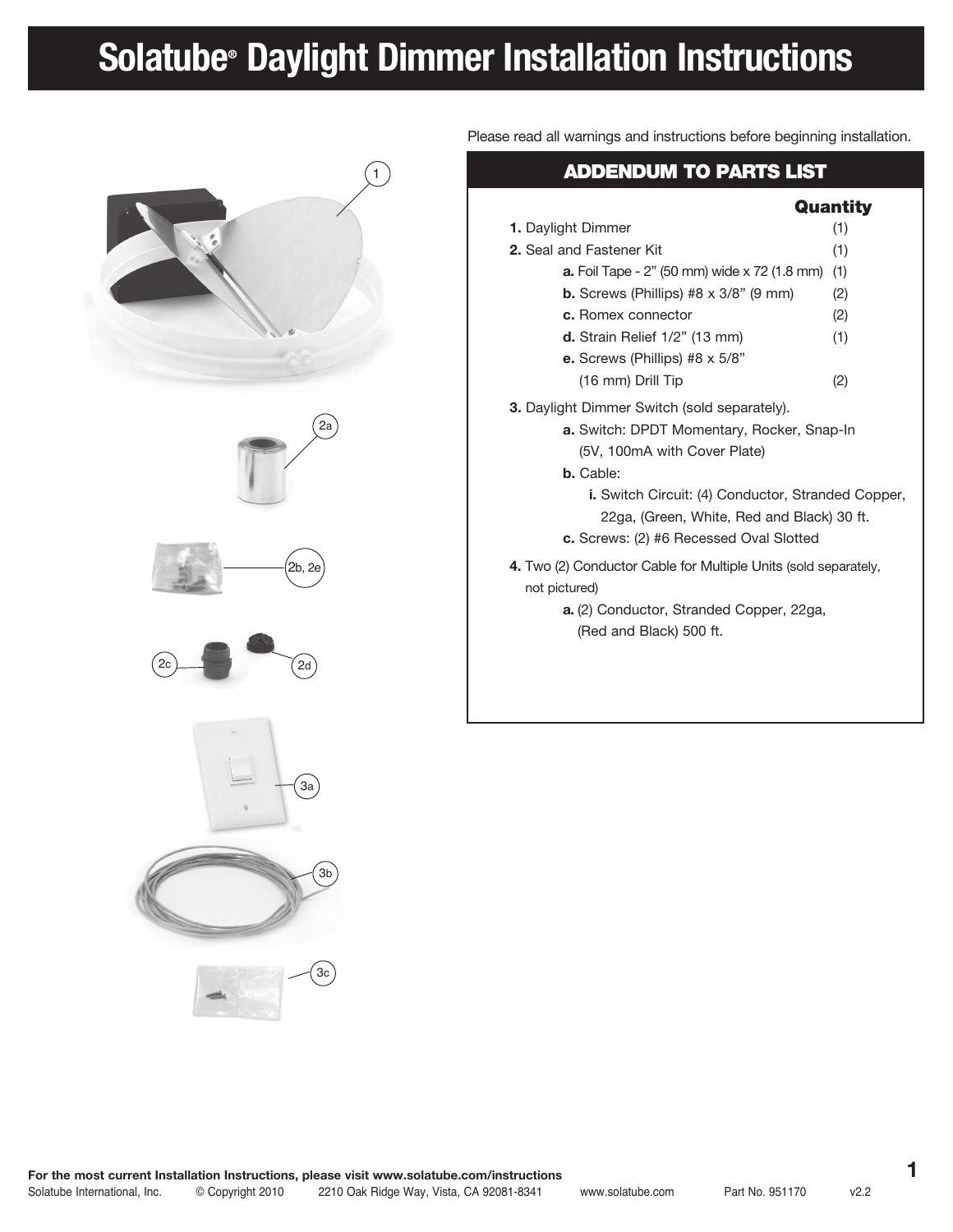# WARNING

### **Do not proceed with the installation until you have read the entire instructions, including these warnings. (Use of materials or methods not authorized by Solatube International will result in an invalid warranty.)**

Solatube International, Inc. (seller) assumes no responsibility or obligation whatsoever for the failure of an architect, contractor, installer, or building owner to comply with all applicable laws, ordinances, building codes, electrical codes, energy codes, fire and safety codes and requirements, roof warranties and adequate safety precautions. Installation of this product should be attempted only by individuals skilled in the use of the tools and equipment necessary for installation. Protect yourself and all persons and property during installation. If you have any doubt concerning your competence or expertise, consult a qualified expert before proceeding.

### Install at your own risk!

Solatube product installations may be dangerous and include the potential for death, personal injury and property damage. The hazardous conditions include but are not limited to the following:

- **During installation, the Solatube Daylighting System's reflective tubes may focus sunlight, causing intense heat or fire. Remove protective film only after the parts have been installed. Prior to and during installation, do not leave tubes in contact with combustible materials or unattended, especially near direct sunlight. Avoid skin burns.**
- Solatube Daylighting System and Solar Star products may have sharp edges. Always wear leather or canvas gloves while handling and installing products.
- Solatube product installations require climbing and working at dangerous heights, including on ladders, scaffolding, roofs and in attic spaces. Risk of death, personal injury and property damage may result from a fall, or from falling objects. Use extreme caution to minimize risk of accidental injury, including, but not limited to the following procedures:
	- Clear area below your work space of all people, animals and other items.
	- **Nota** Avoid working on surfaces that are slippery or wet.
	- Use foot-wear with excellent traction.
	- Use only strong, well supported ladders.
	- Work only in calm dry weather.
	- When in the attic, ensure that your weight is supported at all times with structurally sound framing; drywall material is not designed to carry a person's weight.
- To reduce the risk of fire, electric shock, and personal injury, basic safety precautions should always be followed when using electric tools, including always wearing safety goggles or other suitable eye protection, and ensuring work area is clear of all electrical wires, gas pipes, water pipes, and other obstacles.
- When working in the attic or other dusty areas, use of a mask or respirator is recommended to avoid lung irritation. Attic spaces may be dark, confined, and subject to extreme temperatures. Beware of sharp protruding objects. Do not attempt installation without having someone within range of your voice or close enough to come to your aid if necessary.
- Solatube products are not designed to withstand the weight of a person, tools or other objects. Walking or placing objects on the system could cause personal injury and property damage. If the product is damaged, the structural capacity may be weakened; therefore the system should be repaired immediately. For safe installation and use, do not deviate from these installation instructions.

### For all electrical components

 Before installing, servicing, or cleaning unit, switch power off at service panel and lock service panel to prevent power from becoming switched on accidentally. When the service disconnecting means cannot be locked, securely fasten a prominent warning device such as a tag to the service panel.

### Re-Roofing

 Solatube products require special care if removed for re-roofing. In order to ensure proper removal and re-installation, please contact your Solatube International representative.

Please refer to the installation tips for the appropriate product below.



### Daylighting Systems Installation Tips

**These instructions are a step-by-step guide for the installation of a Solatube Daylighting System in the following conditions. For other roof types, please contact your Solatube International representative for additional information.**

> **Built Up Flat Roof - Single Ply/Membrane - Asphalt Shingle - Low/No Pitched - Pitched - Prefabricated Curbs - Metal Roof Panels**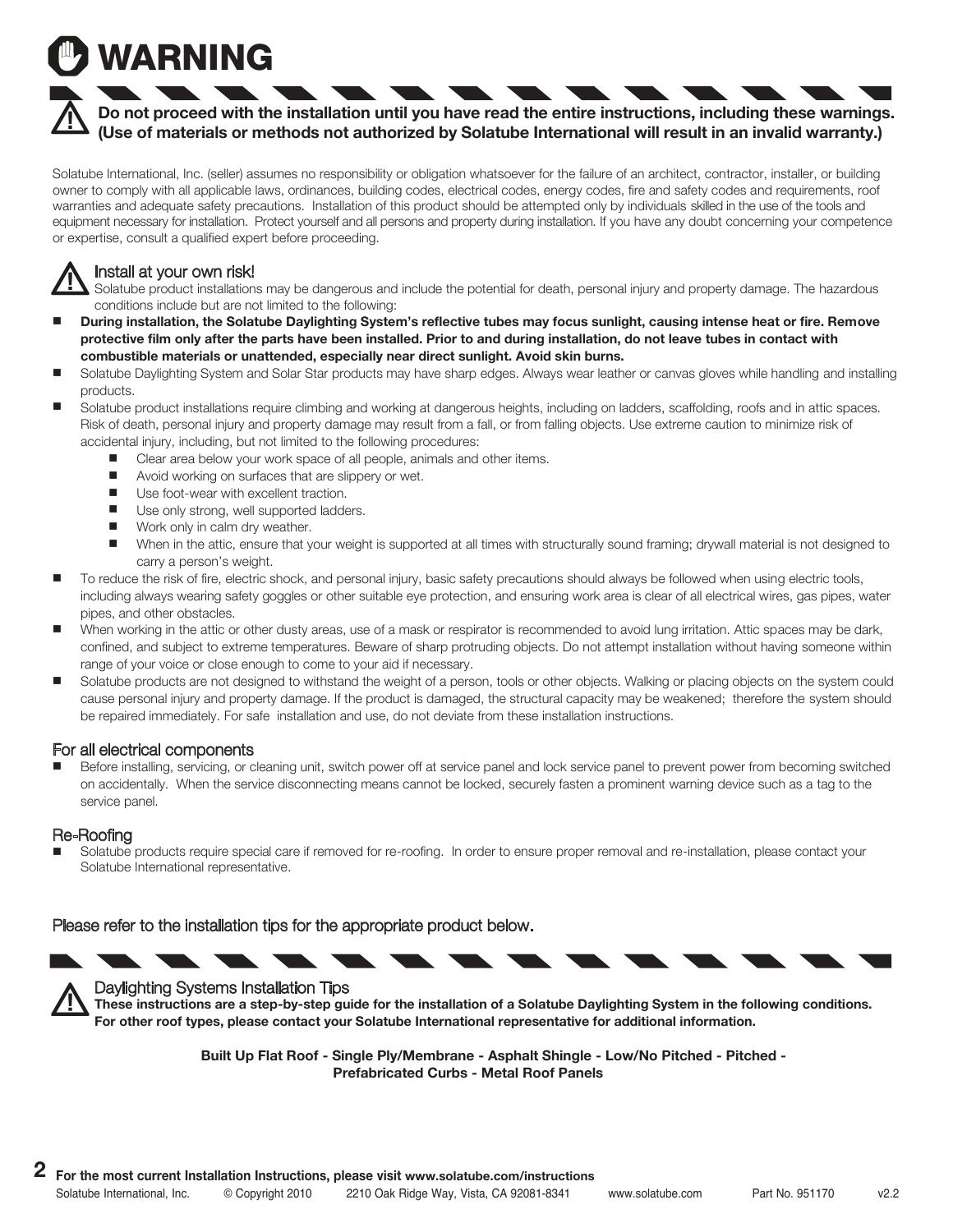# Daylighting Systems Installation Tips (Continued)

- Allow at least 2-3 hours for the installation, particularly if this is your first installation.
- During the day, turn off all the lights in the room to see how much natural light comes in through the windows, and determine the best position for the Solatube Daylighting System. To light a specific area, place the system over the area, not in the center of the room. This will prevent the desired area from being shaded by tall objects in the room.
- Measure the distance between the roof and the ceiling. If you don't have enough tubing, contact your Solatube International representative for additional tubing.
- Avoid roof locations shaded by trees, ridges and chimneys, or near water channels or valleys. Also avoid roof areas with obstructions such as fire sprinklers, HVAC equipment, gas, water or drain pipes, air ducts or flues and make sure that the roof is adequate to endure an installation without damaging its waterproofing properties or weakening the building structure.
- All adhesives, seals and tapes are recommended to be applied to a clean and dry surface at a minimum of 70°F (21°C) for maximum performance.
- Foil tape contains a pressure sensitive adhesive and pressure must be applied at all seams for proper bonding. Foil tape is not intended for use as structural support of the extension tubes. For structural integrity use manufacturer supplied fasteners on all overlapping extension tube joints.



- Install Solatube Daylight Dimmer only on a properly aligned Solatube Daylighting System.
- Use only UL recognized components approved for this listing.

## Light Add-On Kit Installation Tips

- To be installed by qualified electricians only. Disconnect power before installation.
- For supply connections, use wire rated at least 60° C.
- Access above ceiling to junction box is required.
- Blinking light may indicate improper lamp wattage or type, or insulation is too close to fixture, or other condition causing overheating.
- Intended for installation with 1/2 in (13 mm) minimum spacing from the fixture to cavity surfaces (side wall and overhead building member) and 1 in (25 mm) minimum spacing to adjacent fixtures.
- Thermally Protected Type IC (insulation may contact housing).
- Suitable for wet and damp locations such as laundry, bathroom and shower stall. Must use GFCI circuit if located within a bath/shower stall.
- Use only as a component of Solatube Daylighting System products.

#### **Caution**

- Risk of fire and electrical shock. Most dwellings built before 1985 have supply wire rated 60° C. This product is to be installed by qualified electricians only.
- To reduce the risk of fire, use only:
	- Fluorescent Lamps, Medium Base 23 Watt Maximum, Total Maximum Length 4 3/4 in (120 mm)
	- Compact Fluorescent (4 Pin Quad Tube) 26 Watt only

### Ventilation Add-On Kit Installation Tips

See Ventilation Add-On Kit installation instructions for tips.

### Solar Star Attic Ventilation Installation Tips

- Keep Solar Star solar panels covered until product is mounted and sealed to roof. Cover solar panel whenever motor, fan, or unit is to be serviced. Fan blade is controlled by the solar panel and may become operational when panel is exposed to sunlight.
- Solar Star products are designed for general ventilation purposes only. Do not exhaust any hazardous materials or gases such as flammable, explosive or incendiary materials.
- Solar Star products have an unguarded fan blade. Do not use Solar Star products in areas that are easily accessible.

Caution

 Carbon monoxide may be drawn into a house or attic space with the operation of Solar Star products if fuel-burning equipment is not serviced or monitored regularly. Carbon monoxide (CO) is a colorless, odorless gas that can be hazardous to your health and may cause death. Fuel-burning equipment must have proper ventilation, Solar Star products are not designed to provide ventilation for fuel-burning products.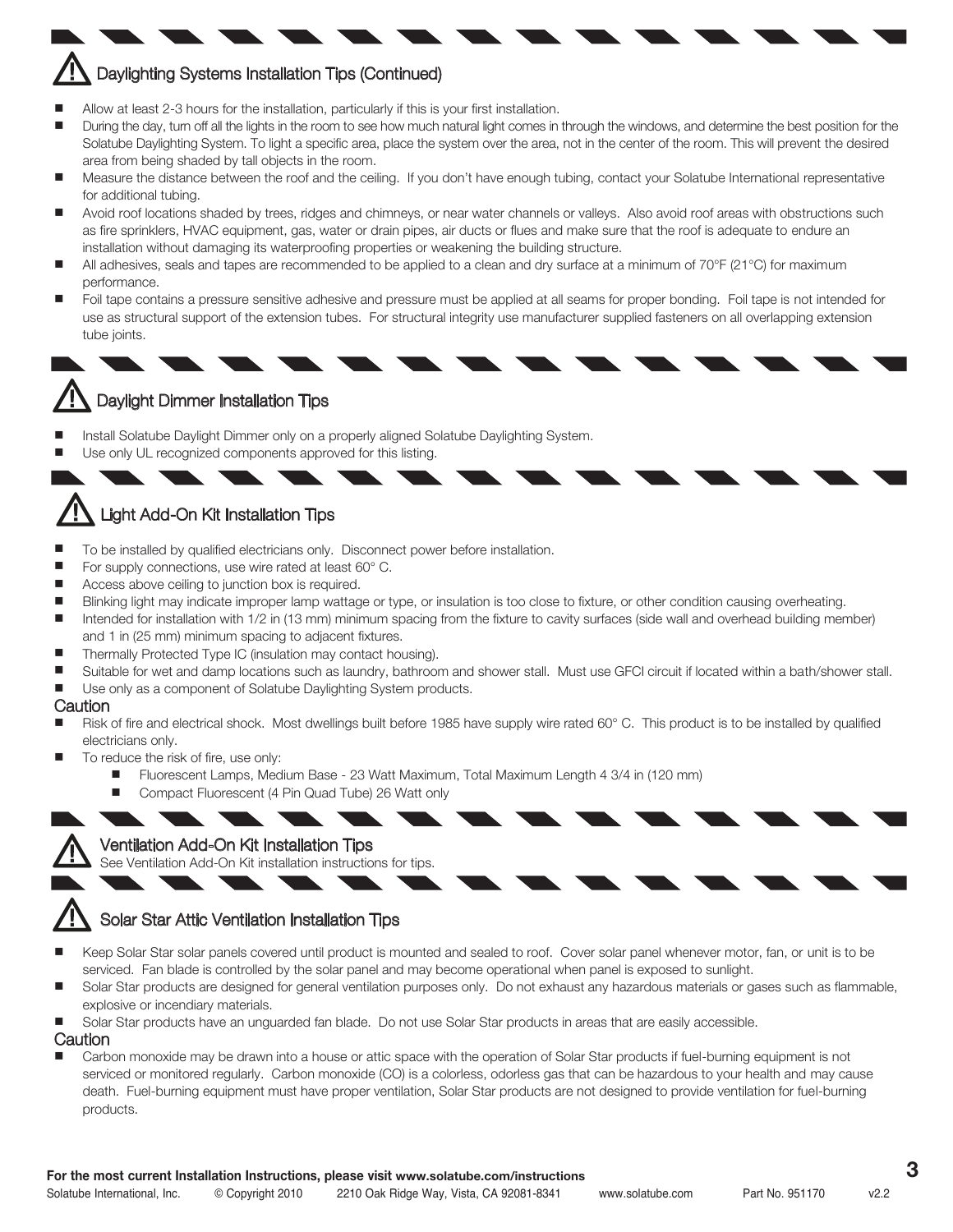### **OVERVIEW**

These instructions are for installing and wiring the Solatube Daylight Dimmer. Units are designed to operate in a temperature range of -20° F (-29° C) to 130° F (54° C). If ambient temperatures are outside of these values or the environment is very humid, wrap the junction box with an insulation blanket with a vapor barrier. Junction box should be oriented towards the closest source of power with UL label arrow pointing up.

Step 1. For Solatube 160 DS (10 in/250 mm Daylighting System) or Solatube 290 DS (14 in/350 mm Daylighting System) - Place Daylight Dimmer atop the outside of the bottom tube. Secure the Solatube Daylight Dimmer ring using (2) 3/8" (9 mm) screws in the pre-drilled holes. Apply foil tape around perimeter of the Daylight Dimmer **(Diagram A).**

For the Solatube 21-C (21 in/530 mm Daylighting System), orient the Daylight Dimmer around the outside of the transition box so that the locator tabs drop into the slots on the transition box. Secure the Daylight Dimmer using (2) 5/8" (15.5 mm) drill tip screws in the pre-drilled holes. Apply foil tape around perimeter of the Daylight Dimmer **(Diagram B).**

**Step 2.** For Solatube 160 DS (10 in/250 mm Daylighting System) or Solatube 290 DS (14 in/350 mm Daylighting System) - Adjust extension tube to the small notch/larger diameter to fit into the Daylight Dimmer. Insert extension tubing atop the inside of the Solatube Daylight Dimmer with (2) 3/8" (9 mm) screws in the pre-drilled holes. Apply foil tape around perimeter of the Daylight Dimmer **(Diagram A).**

For the Solatube 21-C (21 in/530 mm Daylighting System), insert the bottom angle adapter into the top of the Daylight Dimmer and secure with (2) 3/8" (9 mm) screws in the predrilled holes. Align seam of extension tube with axle on Daylight Dimmer to avoid binding baffle. Apply foil tape around perimeter of the Daylight Dimmer **(Diagram B).**

Return to Solatube standard installation instructions to continue with installation.

### DC Control Switch and Daylight Dimmer

**Step 3.** Position switch on wall; minimum 38" (1.5 m) above floor; within visual sight of the Solatube Daylighting System. Run cable (4 conductor 22 gauge with red, black, white and green colors) from the Daylight Dimmer Switch to the Daylight Dimmer junction box. **Diagram C** illustrates the four terminal locations and their respective conductor. **Diagram D** provides a completed overview of the entire wired assembly for the Solatube Daylight Dimmer junction box. Using pliers, clamp cables in 1/2-inch strain relief and press into junction box hole from the outside.